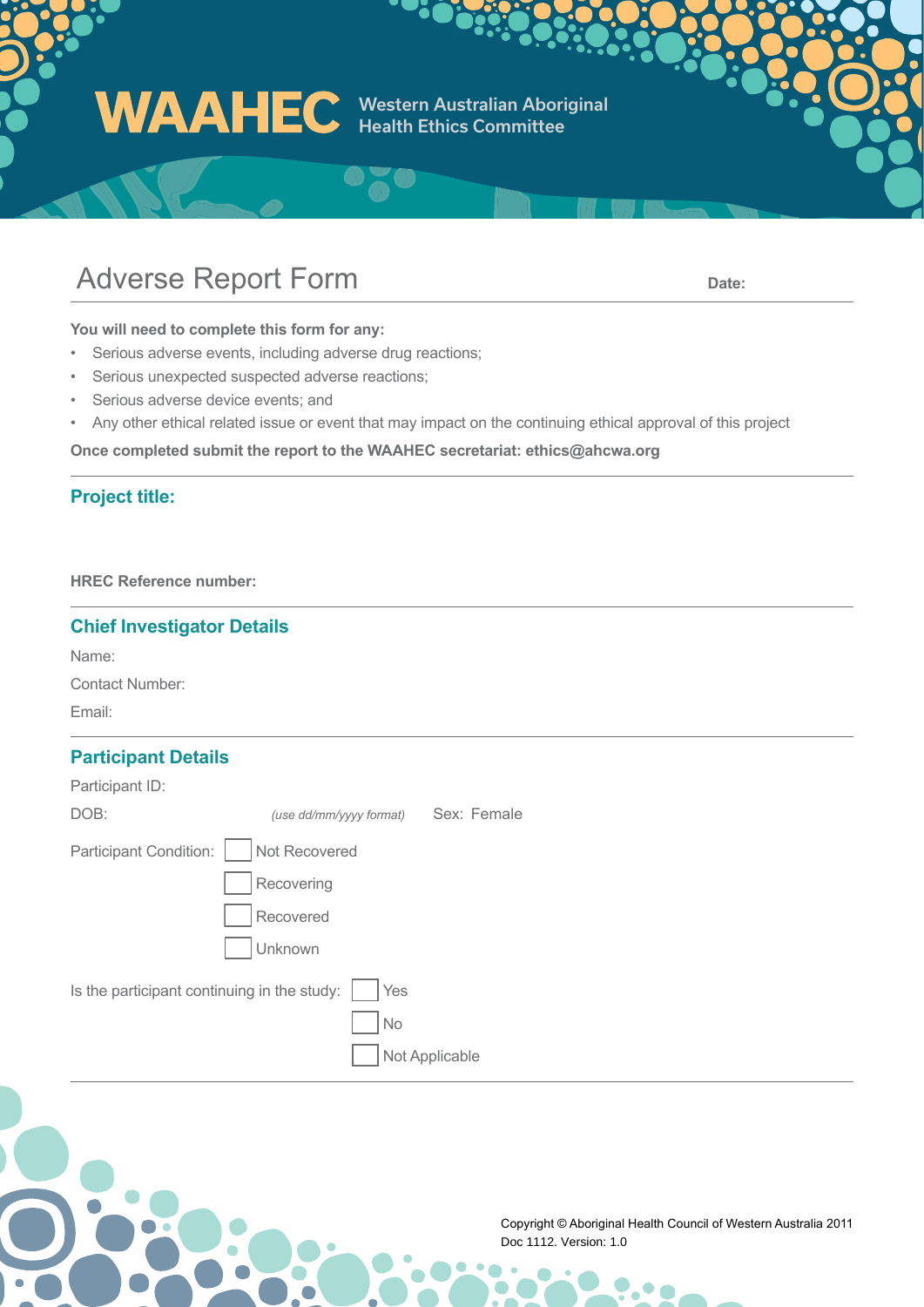

#### **Event Details**

Description of the event Event date Date of recovery Site of Event

Type of Research – Drug

Type of Event – Other ethical issue or event that may impact on the continuing ethical approval of this project

**Level of Severity** Mild

#### **Significance of event**

Resulted in death

- Life threatening
- Required hospitalisation

|  |  | Prolonged hospitalisation |
|--|--|---------------------------|
|--|--|---------------------------|

Congenital / birth defect

**Other** *Give details*

#### **Immediate action taken**

Outline the immediate actions taken to mitigate harm and risk

What did you initially consider was the likely cause of the event?

Outline the actions undertaken to reduce risk of recurrence

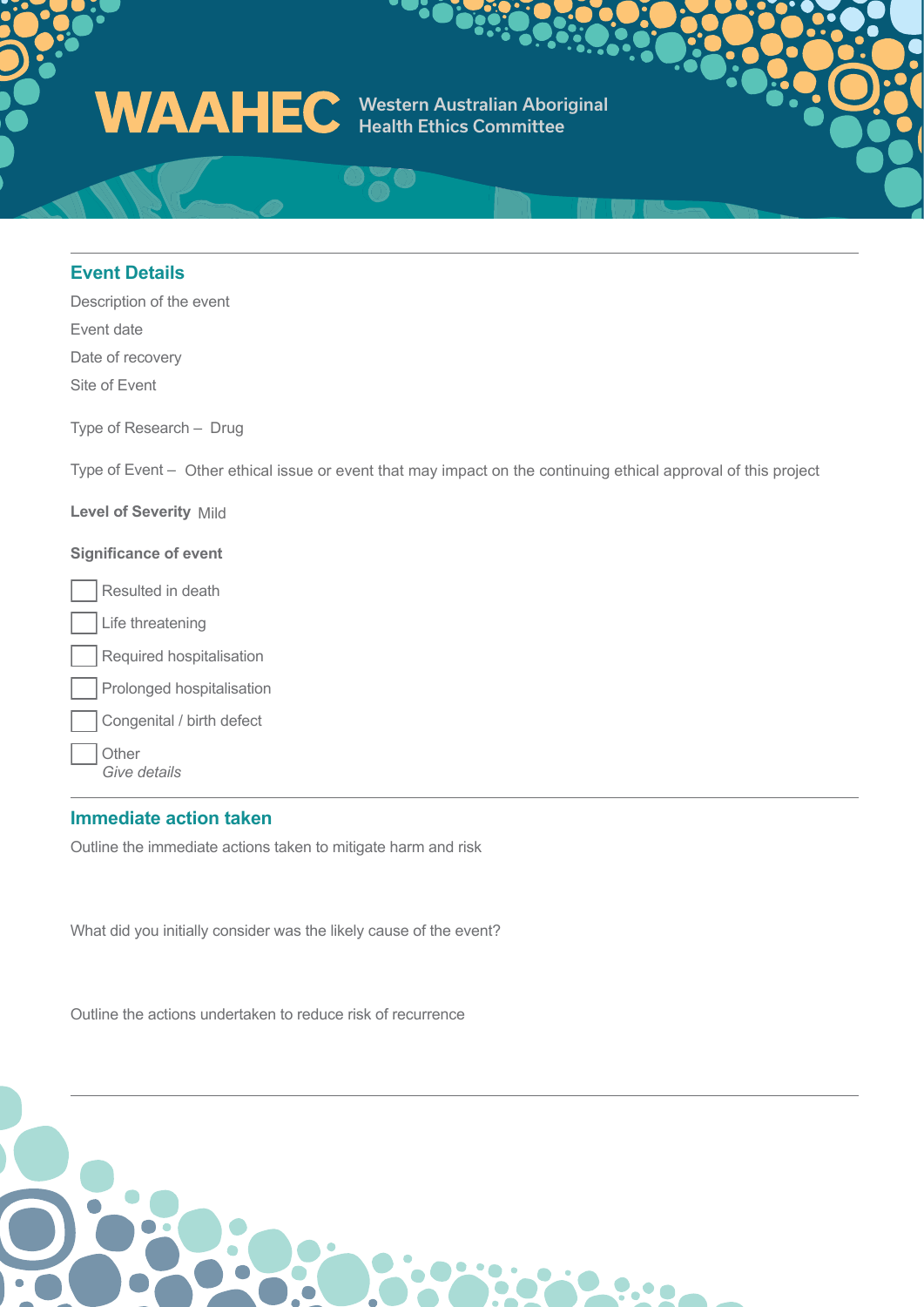

#### **Consideration of causality of event**

**For drug studies:**  Is there reasonable possibility that the event is related to the study drug or trial intervention? Yes If yes, provide details on the study drug / intervention name

#### **For non – drug studies:**

Is there a reasonable possibility that the event is related to the study procedure or device? Yes If yes, provide details on the procedure / device name

Do you consider the event to be related to the study project? Yes If the cause is not known, then what are your current or intended actions to determine the cause?

#### **Changes to research protocol**

Was the risk of this event described in the participant information sheet? <sup>Yes</sup>

Do you believe this event raises any additional safety concerns for participants? Yes

Is a change required to research protocol, the participant information sheet and / or other documentation? <sup>Yes</sup>

Note: If a modification is required you will need to submit an amendment request form to WAAHEC for consideration prior to implementing any changes

#### **Project monitoring**

If applicable, has the study sponsor been notified? Yes What changes, if any, do you propose to the project monitoring?